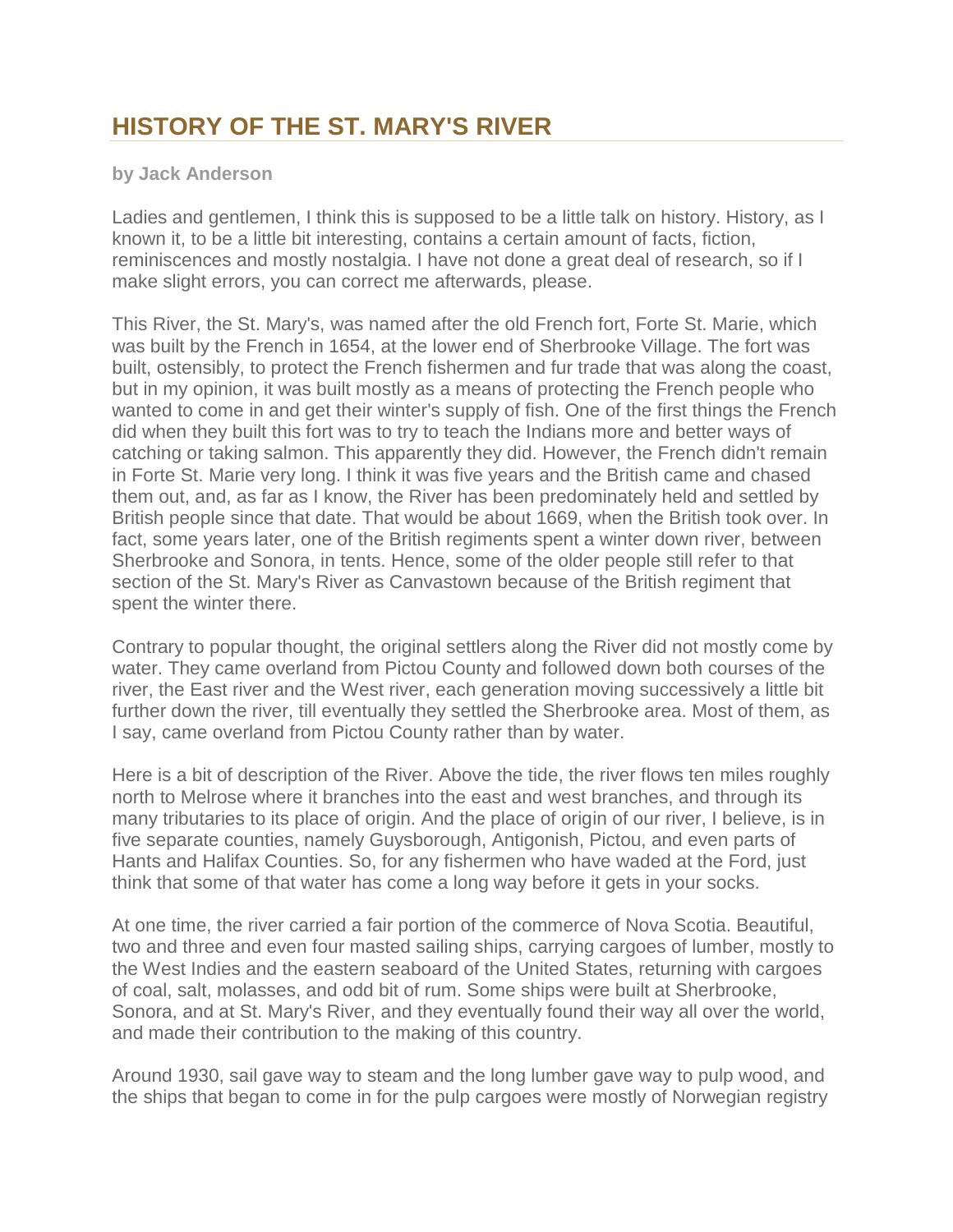and pulpwood was shipped down the river, mostly to the eastern seaboard of the United States and to Europe. Some of these ships had quite a precarious job getting up and down a narrow crooked channel, and I can remember my grandfather telling me that sometimes these ships would go over the bar at Sonora with one inch to spare between the keel and the sand. They would wait for the swell to rise and then they would try to ride out over the top of the swell.

So, as I say, the long lumber has given way to pulp wood and sail has given way to the steam ships. One thing I would like to point out to you is that the old method of cutting the logs and the pulp wood, was mostly by cutting and piling the log in the woods or in brows along the river; cut and then hauled by horse and sleigh in the winter time, and piled along the banks to wait the ice going out in the Spring. This has always been a bone of contention between myself and some other members of the family but there is an awful lot to be said for the old method of hauling out the logs and the pulp wood. Roads were cut for double teams, stumps were cut down, the wood was hauled on frozen ground, and there was no such things as the tree farmer ruts and all the ripping and tearing that  $\bullet$ s being done today.

So there's something to be said for the old methods. After the ice went out in the Spring, the logs and pulpwood were driven down the river and I can still see some of these old log drivers, around the bridge in Sherbrooke, mostly in March, sometimes in April, wading up to their hips, or even further, and doing this all day, sleeping mostly in bunkhouses in their wet underwear and with their socks still on, and they never seemed too many colds or have too many cases of pneumonia.

So, ladies and gentlemen, I think there's something to be said in favor of Stanfields long wool underwear and APH (Acadia Pride Homespun) pants. It was quite a thing to see some of these old log drivers coming down on the big, big logs. I can remember, in my time, two in particular who were really expert on the logs and there are still some of their families left along the river valley. One was Freeman Smith; an excellent man on logs. However, I still don't think they were as good as the present day log rollers who do exhibitions all over the country. Pulp drivers usually tried to get on a big crooked hemlock that didn't roll too much.

After the logs got out to Sherbrooke, there were two or three or several mills at one time, mostly run by steam, or all run by steam. They had hard working crews, inveterate tobacco-chewers because they couldn't smoke in the mills, and they worked long days at hard work, with no coffee breaks, no union and low pay, but still seemed to enjoy life, make a living, and bring up a family.

One other thing I would like to point out to the salmon anglers about those days of the big log drives, is that the pools where you now fish become choked with weeds and grass late in the summer. We didn't have too much of that however, when the logs were coming down the river. The big logs would father up big chunks of weeds and grass along the river, and almost always, down around Sherbrooke, you'd see the odd big hemlock log coming by with a chunk of sod on it as big as a table. Once the log drives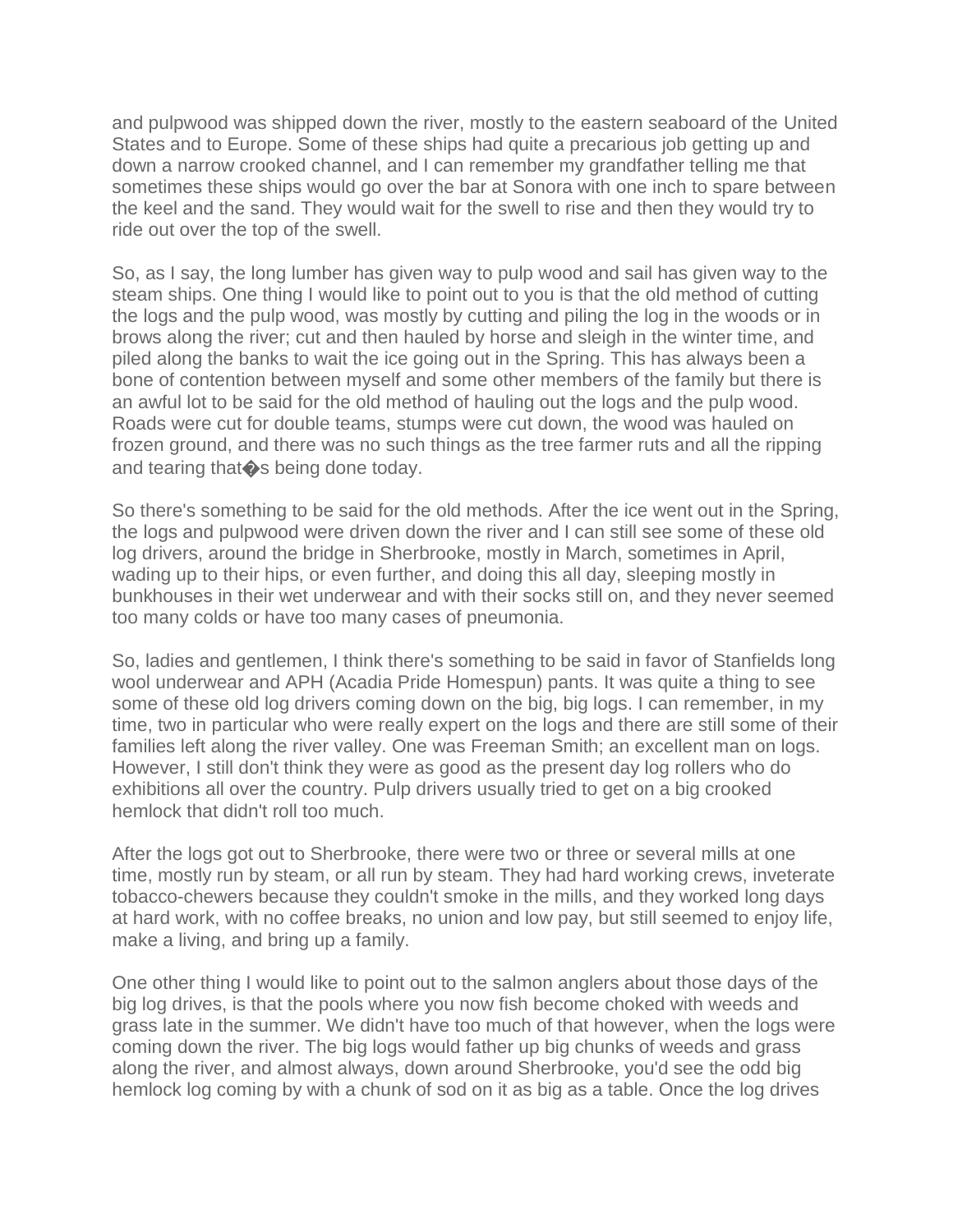stopped, then the weeds began to grow up in the Ford pool, and the Crow's nest, and all such places.

When the log drives were on, we didn't have any of that. So, although an awful lot of anglers complained about losing fish by going around pulpwood stick or under a log jam, they still kept the river cleaned out and, in my opinion, a lot better than it is today.

Don't think that environmental control and conservation of salmon in this particular area, which may be one of our ultimate aims, is anything really new. In this district, prior to it becoming a municipality, the top man was the Squire and he had his appointees who carried out various duties. Thus, around the year 1870, just prior to the Municipality of St. Mary's being formed, the Squire and his henchmen passed a resolution prohibiting the spearing of salmon on Thursday. This was their means of conservation, that one day per week they could not spear. Well, at least that was a start.

Around the early 1900's, maybe even prior to that, some of what I shall refer to as the old time or well-known anglers, started coming to the St. Mary's River for the salmon fishing from all over Nova Scotia and New Brunswick and some parts of England. At that time, when they first started coming here, tourists, or I may as well say salmon fishermen, would have to be really dedicated to get on a slow train in Halifax and sit on that for maybe half a day to Antigonish.

They would then get off the train there, at Lord knows what time of night, hire a horse and buggy and drive to Sherbrooke or Melrose or Waternish someplace like that to go fishing. These fellows were real tourists. How many of the people that you see on bus tours driving around the country, would entertain the thought of driving 50 miles by horse and buggy to spend their vacation? Those fellows did. These fellows were, in my opinion, the first tourists that we had in this community, and I will say they may be the best tourists that we have in this area as far as making contributions to local economy.

I have a great number of names of those tourists that I refer to as the old time sports fishermen who came to Sherbrooke and I don't think there's anything wrong with me listing off a few of them. These people, to the best of my knowledge, had only two or three places to stay. One would be at the old Silver Inn in Sherbrooke and another would be the Crow's Nest, or as we refer to it, the Coffee House, which was on the far side of the river opposite the Bells of St. Mary's. Some of these old gentlemen who came down here at that time, shortly after the turn of the century, included Dr. Silver, who was Dr. Gordon Silver's father; Mr. Barnes; Mr. Rice; Mr. T.S. Patillo, whose company is still in business in Truro; Mr. MacLeod; Mr. MacKay; Mr. Jimmy Eastwood; Mr. Critchley who had a place up at the Stillwater Bridge and whose wife, I believe, was the daughter of Sir Sanford Fleming who built the Canadian Pacific railroad. We also had English nobility living here on the bank of the river, Sir Gordon and Lady Lee, and these are just a few of the names but they were the start, I think, of what we call the present day tourist business. One of the names omitted, on purpose in fact, was a gentleman who had considerable money back in the twenties and who, with some others formed a club and built a place on the river. They furnished the place, spent a lot